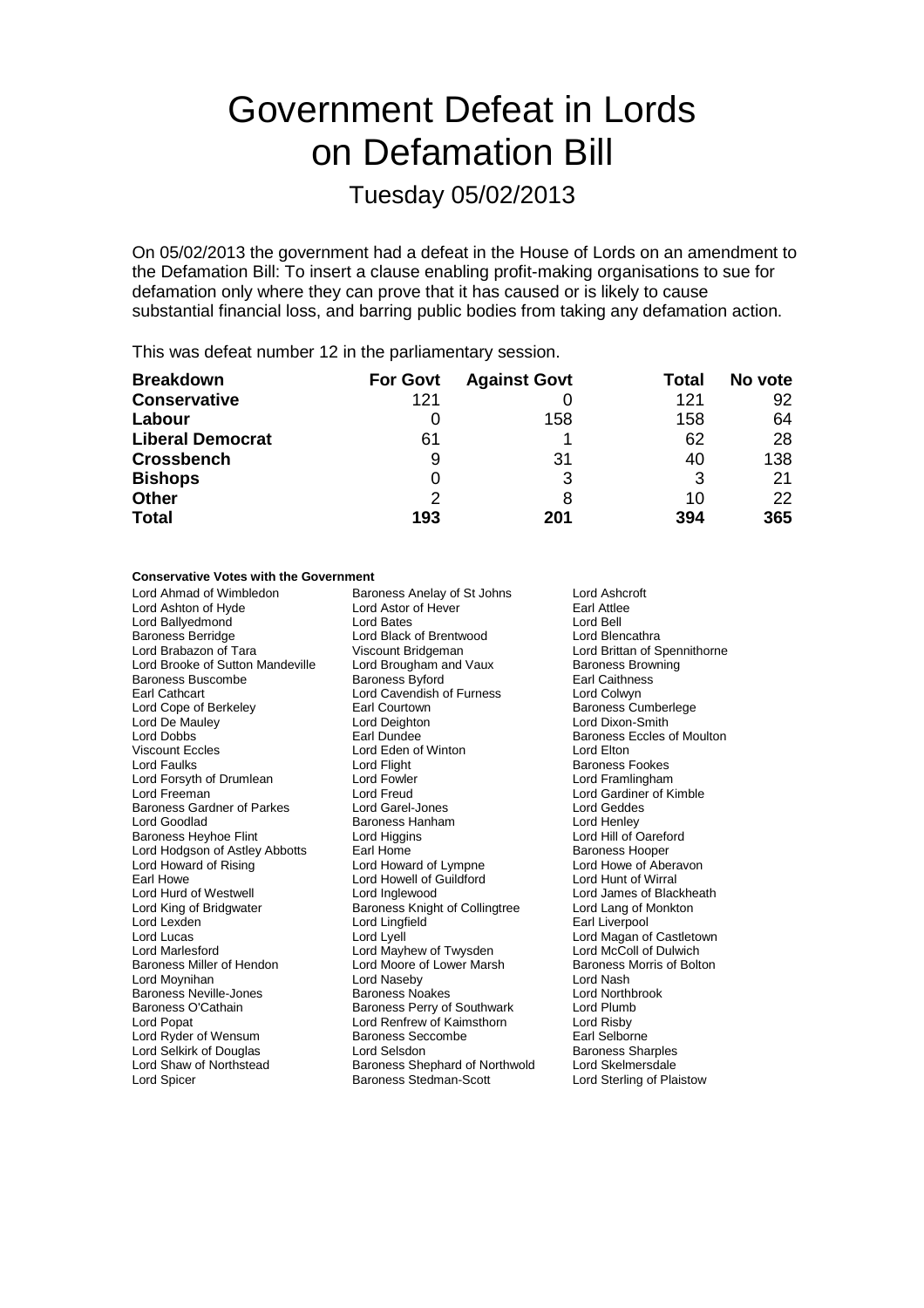Lord Taylor of Holbeach Lord Tebb<br>Lord Trimble Lord True **Lord Wasserman** Viscount Younger of Leckie

Lord Stewartby **Baroness Stowell of Beeston** Lord Strathclyde<br>
Lord Taylor of Holbeach **Lord Tebbit** Lord Tebbit Lord Trefgarne Lord Trimble Lord True Viscount Ullswater Baroness Verma Lord Vinson Lord Wakeham

**Conservative Votes against the Government**

#### **-**

**-**

#### **Labour Votes with the Government**

## **Labour Votes against the Government**

Baroness Andrews **Baroness Armstrong of Hill Top** Lord Bach<br>Baroness Bakewell **Bach Lord Bassam of Brighton** Lord Berkelev Baroness Bakewell **Research Lord Bassam of Brighton** Cord Berkeley<br>
Lord Bilston **Cord Baroness Blackstone** Baroness Blood Lord Carter of Coles<br>
Lord Christopher Lord Clark of Windermere<br>
Lord Clark of Highbury<br>
Lord Clark of Highbury Baroness Corston **Baroness Crawley** Baroness Crawley **Lord Cunningham of Felling**<br>
Lord Davies of Oldham Lord Davies of Coity **Lord Davies of Stamford** Lord Davies of Oldham Lord Davies of Coity<br>
Lord Davies of Stamford Lord Davies of Coity<br>
Lord Donoughue<br>
Baroness Drake Lord Drayson<br>
Lord Evans of Watford<br>
Lord Evans of Watford<br>
Lord Evans of Parkside Baroness Farrington of Ribbleton Lord Faulkner of Worcester Lord Filkin Lord Foster of Bishop Auckland Lord Foulkes of Cumnock Baroness Gale<br>Baroness Gibson of Market Rasen Baroness Golding Coldsmith Lord Gordon of Strathblane Lord Grantchester Lord Grenfell Lord Griffiths of Burry Port Lord Grocott Viscount Hanworth Lord Harris of Haringey Lord Harrison Lord Hart of Chilton Lord Haworth **Baroness Hayter of Kentish Town** Baroness Healy of Primrose Healy of Primrose Hollick Baroness Hollis of Heigham Lord Howarth of Newport Lord Hollick **Baroness Hollis of Heigham**<br>Baroness Howells of St Davids **Contains Lord Hovle** Lord Hughes of Woodside Lord Hunt of Kings Heath<br>
Lord Irvine of Lairg<br>
Lord Janner of Braunstone Lord Irvine of Lairg Lord Janner of Braunstone Baroness Jay of Paddington<br>Lord Jones Jones Jones of Whitehurch Lord Jordan Lord Jones The Baroness Jones of Whitchurch Lord Jordan<br>Lord Judd Baroness Kennedy of The Shaws Lord Kennedy of Southwark Lord Judd Baroness Kennedy of The Shaws Lord Kennedy of Southwark Lord Kestenbaum Baroness King of Bow Baroness Kinnock of Holyhead Lord Layard Lord Lord Lea of Crondall Lord Lea of Crondall Lord Leitch<br>
Lord Levy Conduction Baroness Liddell of Coatdyke Lord Liddle Lord Levy **Baroness Liddell of Coatdyke** Lord Liddle<br>
Lord Lipsey **Baroness Lister of Burtersett** Lord Lympne Lord Lipsey<br>
Lord Lipsey Collkein Baroness Lister of Burtersett Lord Lympne<br>
Lord MacKenzie of Culkein Lord Mackenzie of Framwellgate Baroness Massey of Darwen Lord MacKenzie of Culkein Lord Mackenzie of Framwellgate<br>Lord Maxton Lord McAvoy Lord Maxton Lord McAvoy Lord McAvoy Lord McConnell of Glenscorrodale<br>
Baroness McDonagh Lord McFall of Alcluith Baroness McIntosh of Hudnall Lord McKenzie of Luton **Lord Monks** Lord Moonie<br>
Lord Morris of Handsworth **Baroness Morris of Yardley** Baroness Nye Lord Morris of Handsworth **Baroness Morris of Yardley** Baroness Nye<br>
Lord O'Neill of Clackmannan **Baroness Morris of Blackburn** Baroness Nye Lord O'Neill of Clackmannan Lord Patel of Blackburn<br>Lord Pendry Clackmannan Baroness Pitkeathley Lord Pendry **Communist Communist Communist Person** Baroness Pitkeathley **Communist Communist Communist Communist Communist Communist Communist Communist Communist Communist Communist Communist Communist Communist Communist** Lord Prescott Baroness Prosser Lord Puttnam Baroness Quin **Baroness Ramsay of Cartvale** Carto Lord Rea<br>
Lord Reid of Cardowan **Baroness Rendell of Babergh** Lord Richard Lord Robertson of Port Ellen Lord Rosser<br>Baroness Royall of Blaisdon Lord Sawyer Baroness Royall of Blaisdon<br>
Baroness Scotland of Asthal<br>
Baroness Scotland of Asthal<br>
Lord Smith of Leigh Baroness Smith of Basildon<br>
Lord Stevenson of Balmacara<br>
Lord Stone of Blackheath Lord Stevenson of Balmacara Lord Stone of Blackheath Baroness Taylor Baroness Taylor Cord Tomlinson Lord Temple-Morris Baroness Thornton Lord Tomlinson Lord Touhig<br>Baroness Turner of Camden Baroness Wall of New Barnet Lord Watson of Invergowrie **Lord West of Spithead** Baroness Wheele<br>Baroness Whitaker **Communist Club Accelerate Communist Club** Baroness Wilkins Lord Williams of Elvel<br>Lord Wood of Anfield

Baroness Adams of Craigielea Lord Ahmed<br>
Baroness Andrews Baroness Armstrong of Hill Top Lord Bach<br>
Lord Bach Baroness Blackstone **Baroness Blood**<br> **Lord Brooke of Alverthorpe Baroness Blood** Lord Bragg Lord Brooke of Alverthorpe Lord Brookman Lord Brooks of Tremorfa Lord Browne Lord Campbell-Savours Lord Clarke of Hampstead Lord Clinton-Davis Lord Collins of Highbury<br>
Baroness Corston Collins of Fell<br>
Baroness Crawley Carel Lord Cunningham of Fell Lord Donoughue Baroness I<br>
Lord Dubs<br>
Lord Elder Lord Evans of Parkside<br>
Lord Eaulkner of Worcester<br>
Lord Elikin<br>
Lord Elikin Baroness Gibson of Market Rasen baroness Golding The State Coldsmit Lord Goldsmit<br>Lord Gordon of Strathblane Lord Grant Lord Grantell Lord Grenfell Lord Hoyle<br>
Lord Hunt of Kings Heath<br>
Lord Hunt of Chesterton Lord McFall of Alcluith Baroness McIntosh of Hudnall<br>
Lord Monks<br>
Lord Moonie Baroness Rendell of Babergh Lord Richard<br>
Lord Rosser Cord Rowlands Viscount Simon Lord Smith of Leigh<br>
Lord Snape Lord Soley<br>
Lord Stone of Blackheath Baroness Taylor of Bolton Baroness Wall of New Barnet Baroness Warwick of Undercliffe<br>
Lord West of Spithead Baroness Wheeler Baroness Whitaker **Communist Construction Construction**<br>
Lord Williams of Elvel **Communist Construction Communist Construction**<br>
Lord Williams of Elvel **Communist Communist Communist Communist Communist Communist Communist** Lord Young of Norwood Green

Lord Knight of Weymouth<br>Lord Leitch